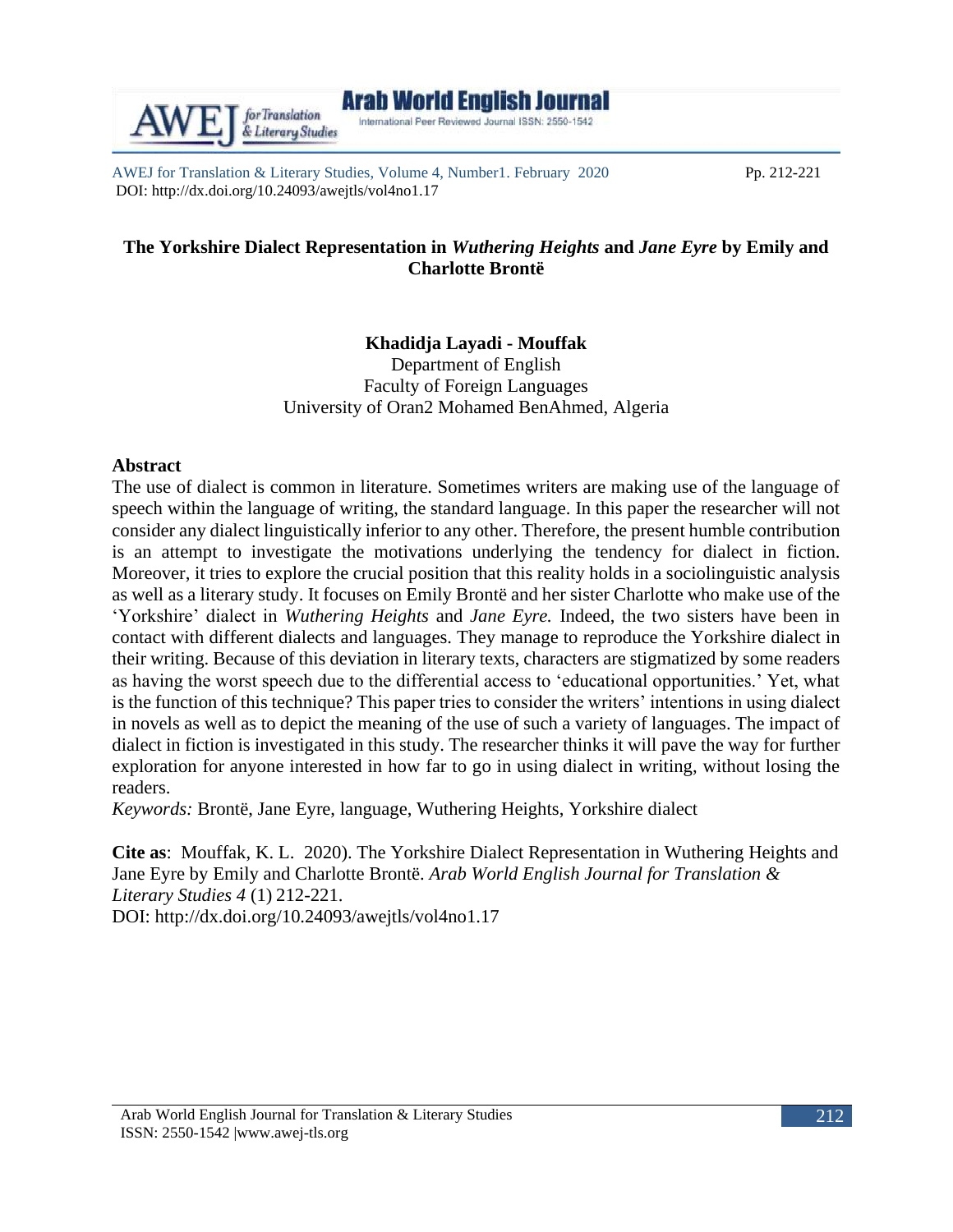### **Introduction**

Nowadays, there is a considerable need for studying a language within its social and cultural contexts, and this leads to people's understanding and appreciating literary language. Moreover, switches from one language to another language or to another variety occur not only in face-toface interactions but also in any genre and any kind of literature. How words carry definite meanings in any piece of writing may reveal the organization of a whole society. Indeed, this is valid for the present study, which attempts to consider the Brontës and to see how local dialects function in writing and also the reason why they have not been translated into Standard English in the novels. Yet, they have been reproduced in writing as the speakers have said them. The two writers used dialect to show the characters' real identity when speaking the everyday language, the language of speech. In fact Emily Brontë and her sister Charlotte make use of a 'Yorkshire' dialect in *Wuthering Heights* and *Jane Eyre.*

### **Literature review**

Indeed, dialect representation of this kind of literature is just a different linguistic variety distinguished from Standard English by features of any part of the linguistic structure: phonology, morphology or syntax, but also semantics. We all agree that a geographic dialectal difference between the Yorkshire dialect and Standard English is smaller than that of slang compared to the language since the former makes use of certain kinds of codes known only by the members of the group. According to Chambers & Trudgill (1988), a dialect is a "substandard, low status, often rustic form of language, generally associated with the peasantry, the working class, or other groups lacking in prestige...

 Dialects and accents frequently merge into one another without any discrete break." (p.3) Moreover, dialects "can be regarded as subdivisions of a particular language" (p.3). The two linguists gave some examples like "Parisian dialect of French, the Lancaster dialect of English or the Bavarian dialect of German" (p.3). What we know is that every dialect is rich enough and sufficiently complete for its speakers to carry out their daily activities. It also reflects the sociocultural organization and environment of its speakers. Besides, "observations of dialect differences are so common that it is perhaps surprising to find that the significant thrust towards studying dialects systematically begins only in the latter half of the nineteenth century." (Chambers, 1988, p.15)

 In the past, the fact of mixing dialects was so common and accepted in conversation that the speakers perhaps did not even notice it. More writers emerged and more people moved from one region to another in order to work. Therefore, more contact with other people pushed writers to consider the characters' accents, as well as their different dialects. This phenomenon became more important with the rise of the novel and the tendency towards realistic artistic productions.

 Arguably, one may notice that this mixture of different codes and uses among the linguistic choices does not exist only within the Brontës' writing, but also in other writers's works from different cultures; we may mention Walter Scott who claims and praises his own Scottish dialect; Thomas Hardy and his Wessex dialects namely his Dorset local dialect; Mrs Gaskell and her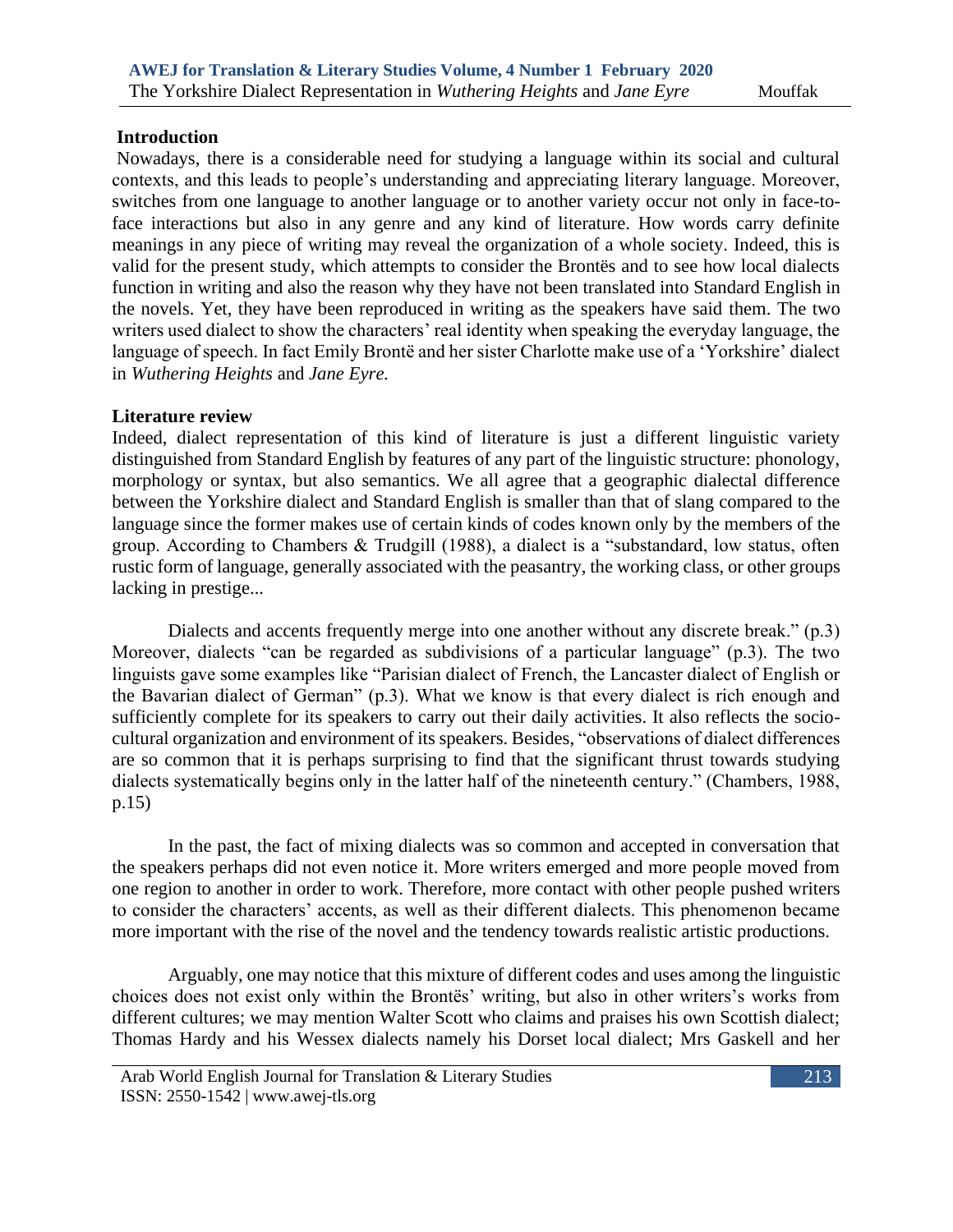Lancaster dialect or D.H. Lawrence and his Nottingham dialect. Even Shakespeare has not forgotten to infiltrate his Warwickshire dialect. Most writers have used at least one local dialect in their writing to reflect the different characters' origin, cultural background and social status.

 Moreover, one has to consider the speech of many of the heroes of Mark Twain's (2009) novels, especially *The Adventures of Tom Sawyer* and *The Adventures of the Huckleberry Finn* where the local dialect is viewed as an identity. The latter book has been banned over the years from bookstores and libraries for its use of poor language (Taylor, 2004). It also implicitly symbolizes the gap between black and white people during the civil war. The relation of language and cultural identity has been firmly put forward as well as the link between a word and its legal community. Hence, the association of a dialect with a character's awareness of his own self. Furthermore, there is a natural connection between the language spoken by members of a social group and their shared identity. Speakers have been identified as members of a specific speech community thanks to their accent, their vocabulary, their discourse patterns (Kramsch, 2000).

### **Discussion**

Concerning our study, dialect refers to the everyday speech of the ordinary people of Haworth in West Yorkshire. "According to the hypothesis advanced by the linguists Edward Sapir and Benjamin Whorf, different languages offer different ways of perceiving and expressing the world around us, thus leading their speakers to conceive of the world in different ways" (as cited in Kramsch, 2000, p.129). Hence, the focus is on differences regarding degrees of the authors' involvement: they wanted their writing to echo the real world and perhaps their purpose was to shed light on their involvement in the survival of the Yorkshire dialect.

 The conversations can be translated into Standard English and may become easily understood by any speaker of the English language. Consequently, Mr. Lockwood, a character in *Wuthering Heights* by Emily Brontë, explains what is meant by 'Wuthering Heights': The name of this removed 'dwelling' denotes a combination of a 'geographical inaccessibility' with 'linguistic unfamiliarity.' The choice of words like: 'tumult,' 'stormy weather,' 'bracing ventilation,' 'north wind' is not fortuitous. And the personification of the thorns with their limbs is added to the harshness of the atmosphere. The verb 'defended' used by the end of the struggle of two inanimate things has a strong connotation. Yet, there is a big difference between them, because one is static whereas the other is dynamic; two forces are facing each other. Heathcliff's dwelling, the hero's in the novel, is described this way:

Wuthering' being a significant provincial adjective, descriptive of the atmospheric tumult to which its station is exposed in stormy weather. Pure, bracing ventilation they must have up there at all times, indeed: one may guess the power of the north wind, blowing over the edge, by the excessive slant of a few stunted firs at the end of the house; and by a range of gaunt thorns all stretching their limbs one way, as if craving alms of the sun. Happily the architect had the foresight to build it strong: the narrow windows are deeply set in the wall, and the corners defended with large jutting stones. (Brontë, 2003, p.2)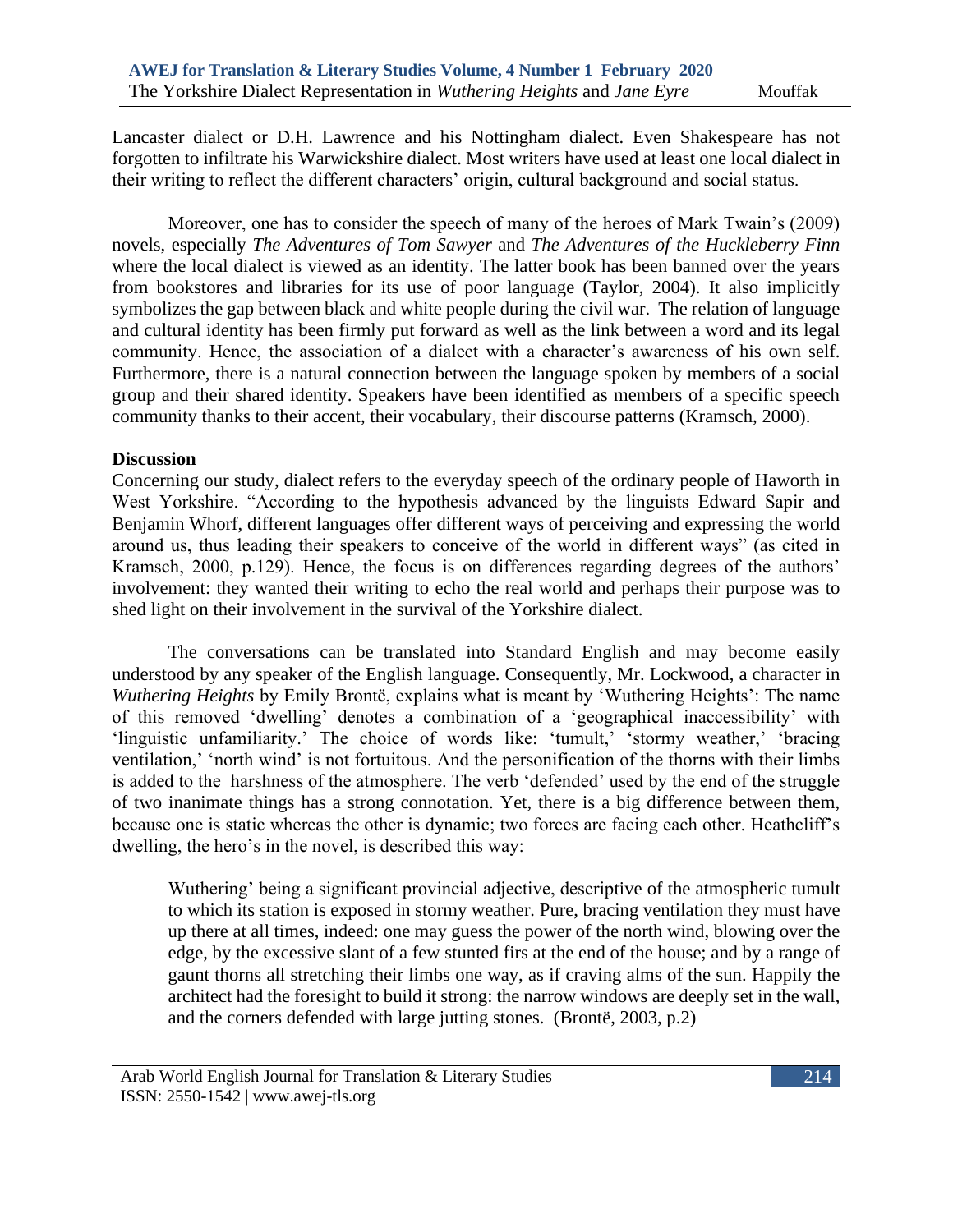For Vine (1994), the 'Heights' of the house, itself suggests a kind of extremity, as if the home is located at the limits of the habitable places and as if, in these sublime extremes, the domestic is always about to pass into the 'atmospheric,' and Heathcliff's stable dwelling into an indeterminate 'wuthering'. Vine's definition of a 'wuther' a variant of Scots and dialect English 'whither,' can mean an 'attack, onset, a smart blow or a stroke.' In this sense, the house is always under attack from the outside; it may also mean 'to tremble, shake, quiver' (OED, 1989 as cited in Vine, 1994, p.81). One may wonder how symbolic this statement is, concerning the collapse of the whole atmosphere within the novel.

 According to Coote (1986), Heathcliff bestrides the novel, *Wuthering Heights*, and no simple account can do justice to the richness, depth, and variety of his personality. He is as powerful and amoral as the forces of nature with which he is often compared. He is both worldly and profoundly romantic. Love and hatred merge in him and both are extreme. Moreover, his origins are unknown. On this matter, Gérin (1985, p.225) mentioned "the time when the first shiploads of Irish immigrants were landing at Liverpool and dying in the cellars of the warehouses on the quays. Their images, and especially those of the children, were unforgettably depicted in the *Illustrated London News*". She described them as "starving scarecrows with a few rags on them and an animal growth of black hair almost obscuring their features" (p. 226). The relevance of such elements cannot be overlooked in explaining Emily's choice of Liverpool for the scene of Mr. Earnshaw's encounter with 'the gypsy brat Heathcliff.' Following *Wuthering Heights*'s author, Gérin described him "as dark almost as though it came from the devil", "dirty, raged, black-haired." (p.226)

 Moreover, he "spoke some gibberish that nobody could understand," as did the children of the famine who knew nothing but Erse. Erse and Irish are the two dialects of the Celtic branch called Gaelic. The former is spoken in the Highlands. They have been introduced by the last group of immigrants to settle in Britain before the coming of the Anglo-Saxons. Gérin (1985) herself wondered whether Heathcliff was not first given a being and a body by Branwell's report of starving immigrants' children in the Liverpool streets? The writer could not find an appropriate translation in the nineteenth century for this kind of language. Therefore no concrete utterance was given in the novel; yet, the author manages to make us feel the strangeness of that language used by those immigrants.

 In her paper "The Idea of a dialect: dialect, literature and the 'enregisterment' of urban dialect in 19<sup>th</sup> century England", Beal (2011) mentions two different ways to study dialect in literature, i.e., two approaches to analyze non-standard English in literary texts. The first one is the dialectological, which uses literary texts as evidence of the spoken language, and it considers the sense provided by the use of the dialect as non-standard English. Probably, this may be applied to the Brontës' writing as a shred of evidence for the dialect, which is often a historical fact. The other approach is stylistic, which puts the stress on how realistic the effectiveness of the vernacular or non-standard language in a particular text and context is. Its function has been considered within the literary work as a whole. To render it better, a definition of the term 'enregisterment' has been given. According to Agha (2003, as cited in www. 2011) it is

Arab World English Journal for Translation & Literary Studies ISSN: 2550-1542 | [www.awej-tls.org](http://www.awej-tls.org/)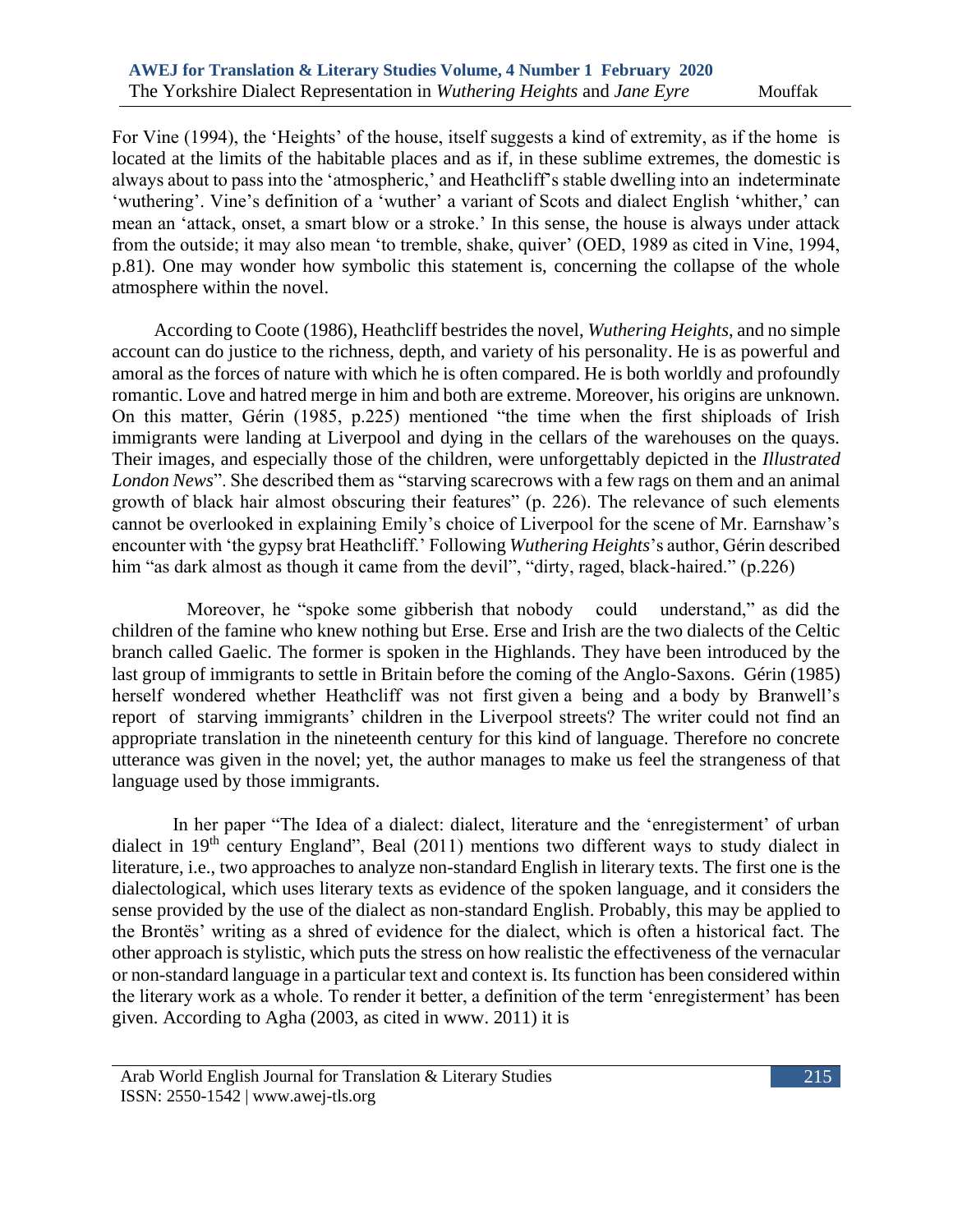The recognition of the relationship between specific linguistic features and absolute cultural values. These values are tied to people through notions that link language use to beliefs about'authentic' local identity and the uniqueness of the dialect; the speaker's local authenticity is, in part, based on the use of enregistered features…speakers rely on enregistered features to perform this identity for locals as well as outsiders. (p.242)

Hence this way of thinking specifically about the cultural values gets attached to the linguistic features and how, why, and when they get connected. Moreover, the representation of dialect in literature involves the use of pertinent linguistic elements, which makes us think about dialect in writing. This dialect is a regional or social variety of a language distinguished from the standard language used by the writer. One may wonder how non-standard language in fiction can be taken as a reliable source for sociolinguistic analysis. Consequently, any example of direct speech can be analyzed and commented on. For instance, when Mr. Lockwood asked Joseph to open the door, but he refused because the master was not there. He produces this piece of speech: "Whet are ye for? 't' maister's dahn i fowld. Go rahndby th' end ut' laith, if yah went spake tull him.' They's nobbut t' missis; and shoo'll nut oppen'tan ye mak yer flaysome dins till neeght." (Brontë, 1983, p.8)

This harsh language serves to individualize Joseph and to reveal his social status. Although Heathcliff's behavior and vengeful destruction reflect the Moors of the Yorkshire, the winds, lightning and thunder, Joseph, a character in *Wuthering Heights*, is the best representative figure concerning the Yorkshire dialect. Moreover, Emily Brontë 's aim was to stress that kind of symbiosis which exists between Joseph's speech and the stormy heaths, His whole conversations, dialogues, speeches to himself are like the following:

 "Na –ay!yah muh goa back whear yah coom frough." (Joseph) ("No! You may go back to where you came from.") (Brontë, 2003, p.222)

 "I shall have my supper in another room ... have you no place you call a parlour?" (Lockwood) "Parlour!" he echoed, sneeringly, "parlour! Nay, we've noa parlours. If yah dunnut loike wer company, they's maister's; un' if yah dunnut loike maister, they's us. (Joseph) (No, we've no parlour! If you don't like our company, there's master's; and if you don't like master there's us! (Brontë, 2003, p.134)

Furthermore, the use of dialect in literature, code-switching and borrowing, can serve as a reliable source for linguistic research. The Brontës are aware about an authentic usage of idioms and varieties, not necessarily in the faithful transcription of phonology, morphology, and syntax, but rather in the realistic representation of language about the characters who use them when these writers want to illustrate a particular state of reality that can never be faithfully translated in Standard English. They also add in their writing the description of gestures and facial expressions because they both play an essential part in linguistic communication.

 If someone thinks that these novels 'use bad language' he has just to hear what Trudgill (1975) answers; he asserts that:

Arab World English Journal for Translation & Literary Studies ISSN: 2550-1542 | [www.awej-tls.org](http://www.awej-tls.org/)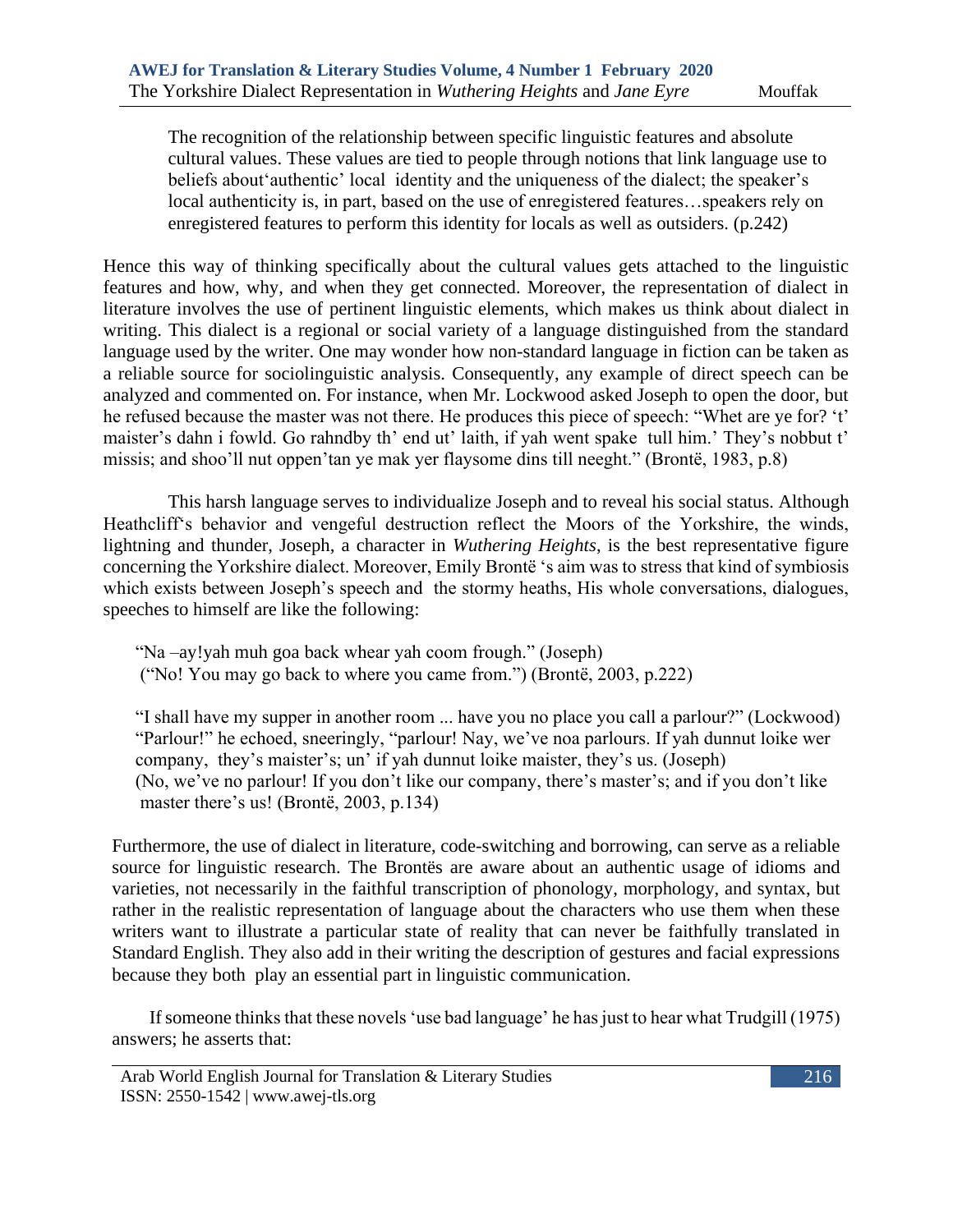Judgments which appear to be about style are in fact judgments based on social and cultural values, and have much more to do with the social structure of our community than with writing. What happens is that, in any society, different groups of people are evaluated in different ways. (p. 28)

He adds that some groups or speech communities cannot have the same prestige and status. Thus dialects and accents associated with those who have more influence 'tend to be more favorably evaluated than other varieties.' A dialect associated with high-prestige social groups is viewed as 'good' and 'attractive'. Once more, "judgments about 'good' and 'bad' languages are therefore based on social connotations of dialects and accents rather than anything inherent in the linguistic varieties themselves. We may conclude that speakers are more important than speech in the evaluation of language.

 One instance in the novels is the 'double negation' in the dialect used in literature. It serves to inform the reader and to signal the character's regional and social background. And the example of Chaucer has been given to stress that this fact has existed in nearly all English dialects. In the Brontës' writing, dialect is, of course, restricted to dialogue. Undoubtedly, characters in novels do not speak like authors. Their speech reveals more sincerity about the Victorian class system personified through them. Yet, the real meaning may differ from what they say when we just consider John's Christianity, one of the most sincere kind, compared, for example, to Mr. Brocklehurst and Elisa Reed, who profess to be followers of Christ but are both hypocritical in their different personal ways. Brocklehurst's religion is "all bombast and show." (Holker, 1986, p.91)

 Following Carr's (1978) view, a dialect is viewed as a regional or a social variety of a language distinguished by pronunciation, grammar, or vocabulary, i.e., especially a variety of speech different from the standard literary language. It has also to be different from the speech pattern of the culture in which it exists: cockney is a dialect of English, belonging to a specific geographical localities or social classes. This is the case of Emily and Charlotte Brontë's use of the Yorkshire dialect in their novels which seems a helpful tool used to make their characters express themselves at ease. When choosing a particular dialect for a character and not translating it into standard English, the authors are really telling the reader more about that character's background without directly stating anything. As Carr (1978) asserts,

It is a subconscious detail that readers sometimes rarely noticed if they are caught up in the book. Moreover the understanding of a particular dialect requires that the reader understands the stereotypes based upon a mixture of personal experience and a conventional set of structures taken from other authors' literary representations of dialect. (p. 32)

Carr (1978) mentions the use of dialect in children's books. For him, the function is to suggest the geographical background, social class, educational level, and intelligence of literary characters. If

Arab World English Journal for Translation & Literary Studies ISSN: 2550-1542 | [www.awej-tls.org](http://www.awej-tls.org/)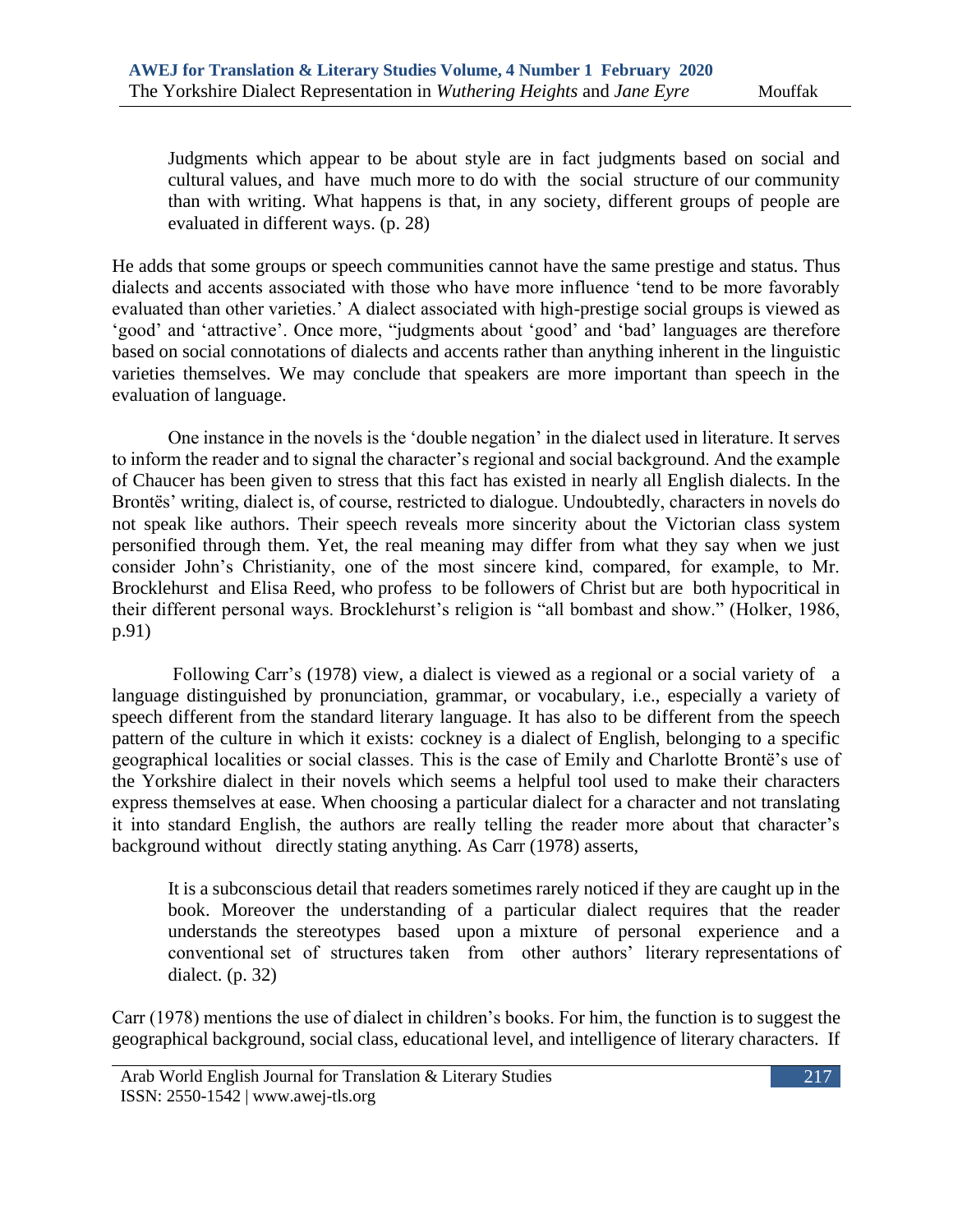people and especially young readers do not themselves speak a non-standard dialect , they will develop negative attitudes about the characters who use non-standard dialects. Then, these attitudes will be intensified. These negative attitudes are partially due to the literary use of 'eye dialect,' where the author misspells words to convey variant speech patterns. To children, spelling errors reflect low intelligence or undesirability in characters. Dialect divides people into classes. A good example could be when Nelly, the nurse in *Wuthering Heights*, hums a first Danish-Scots ballad above the sleeping orphan, Hareton:

 It was far in the night, and the bairnies grat, The mither beneath the mools heard that. (Brontë, 2000, p.76). (Bairnies grat: children wept; mither: mother; mools: mounds of earth over graves.)

The writer used the original words of the song to give to the situation more strenght. With the help of just three terms: 'night, children wept, and graves' but expressed in that Scottish dialect, she succeeded his reinforcing this very sad image. The use of dialect in *Jane Eyre* is more a question of lament than that of harshness since Jane's morality has been affected. The Yorkshire dialect appears in songs and in some characters' speeches.

 Hence, social meaning transmitted with the help of the Brontës' style, switching or other sociolinguistic device is due to the sociolinguistic choices that are able to inform the reader about the speaker's social and regional origin as well as the nature of the social situation and the shifts in the topic of the conversation. Concerning *Jane Eyre,* these shifts are from Standard English to local dialect, then to French and sometimes to other languages, whereas in *Wuthering Heights*, the primary switch is from Standard English to the Yorkshire dialect. In fact Joseph, the local servant is using his own rude dialect which reflects all the harsh manners of his rural Yorkshire. However, in *Jane Eyre* the countrywoman servant, Hannah is less rude and rural in her thick dialect; one vivid example could be this dialogue, denoting "her natural suspicion of strangers" (Holker, 1983, p.84). She had this conversation when Jane arrived to St. John's house at the door of Marsh End:

 Hannah: "did you ever go a-begging afore you came here?" Jane: "you are mistaken in supposing me a beggar. I am no beggar." Hannah: "I dunnut understand that: you've like no house, nor no brass, I guess?" (By brass she means money, and we notice the double negation.) Jane: "I inquired, as she brought out a basket of fruit." Hannah: "Mak'em into pies." Jane: "Give them to me and I'll pick them." Hannah: "Nay; I dunnut want ye to do nought." "Ye've not been used to servant's wark. Happen ye've been a dressmaker."

Labov's work (1978) has demonstrated that extreme dialect variations can result from immediate social differentiation without the introduction of the other languages, i.e., without mixture. Situations are likely to be different in the conversation since the topic of talk and the purpose are no limited. In addition, the relationship of the interlocutors vis-à-vis each other is not stable;

Arab World English Journal for Translation & Literary Studies ISSN: 2550-1542 | [www.awej-tls.org](http://www.awej-tls.org/)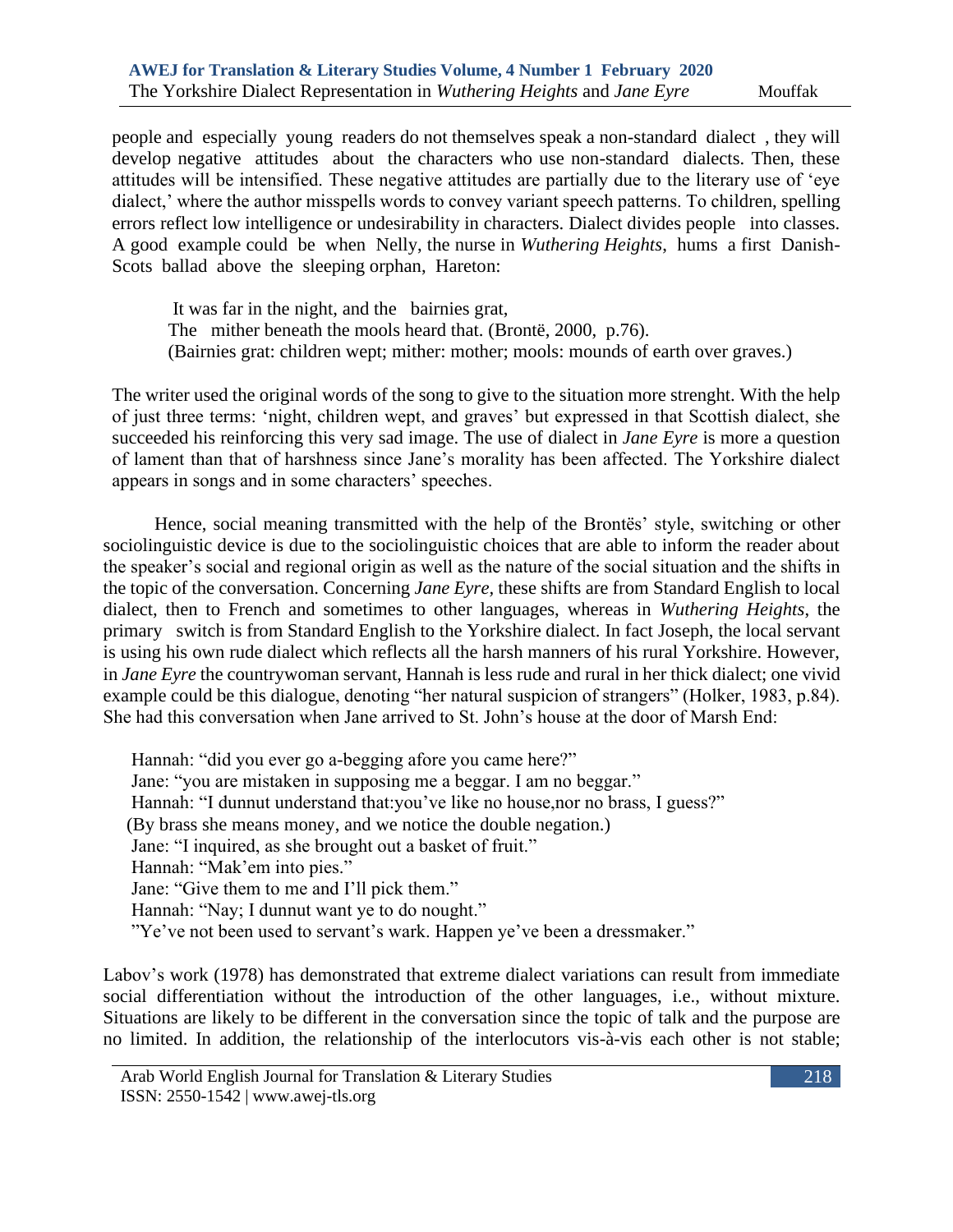language cannot be the same in all interactions throughout the novel, where the characters are but fictional. Yet, the story is only the reflection of the real world improved by the power of the writers' imagination.

### **Conclusion**

The Brontës manage to give enough freedom to their characters to use the form of language typical to their daily life to reflect the identity and the linguistic habits of each one. Furthermore, the researcher thinks that the poet or the novelist is the exceptional individual who may be historically 'representative in one crucial sense of the term.' Arguably, he is the only one who knows what he feels and what his intentions are because the majority of realities cannot be mirrored, interpreted, and voiced in the same way as their author does. On this matter, the researcher is aware that in some specific cases the use of Dialectal Arabic may destroy Classical Arabic; one can mention the great Egyptian novelist, Naguib Mahfouz who uses Standard Arabic even in dialogues. ( Abid,2008)

 Yet, the Brontës' writing is characterized by the extraordinary 'coherence' and power with which it gives shape to a historically determined view of the world held by a particular social group: the group of nineteenth-century working class and middle - class in a specific place in the North of England. Strickland (1983) used the term 'coherence' when he mentioned the great works of literature, Racine's *Phaedra* or Malraux's *La Condition Humaine*. Thus, the Brontës' writing reveals precisely the structures of the religious, economic, social, and cultural life of this part of the world during that time.

#### **About the Author :**

**Khadidja Layadi-Mouffak,** associate professor at the University of Oran 2, received her Doctorate (Es-Sciences) in Sociolinguistics. She has been teaching Literatures, Linguistics, Sociolinguistics, Language and Literature, Didactics, Discourse Analysis, to Licence, Master, and Doctorate students. She is a member of LOAPL Labo. Her research interests are related to the above fields. https://orcid.org/0000-0001-8785-302X

### **References**

Abid, M. (2008). *Do Dialects Threaten or Nourish Standard Arabic*. Retrieved from The Arab Weekly.

Brontë, C. (2002). *Jane Eyre*. Dover Thrift Editions. Mineola New York Press.

Brontë, E. (1983). *Wuthering Heights and Poems*. Dent: London, Melbourne and Toronto. Everyman's Library.

Brontë, E. (2000). *Wuthering Heights*. Wordsworth Classics.

Brontë, E. (2003). *Wuthering Heights.* Bantam Classic. New York.

Carr, R. L. ( 1978). *Dialect in Children's Literature: An Issue of Importance.* Books on Google Play. Publisher NAT. Council of Teachers of English.

Chambers, J.K. & Trudgill, P. (1988). *Dialectology.* Cambridge University Press.

Coote, S. (1986). Emily Brontë *Wuthering Heights*. Penguin Passnotes. The Chaucer Press. Gérin, W. (1979). *Emily Brontë, A Biography*. Oxford University Press.

Arab World English Journal for Translation & Literary Studies ISSN: 2550-1542 | [www.awej-tls.org](http://www.awej-tls.org/)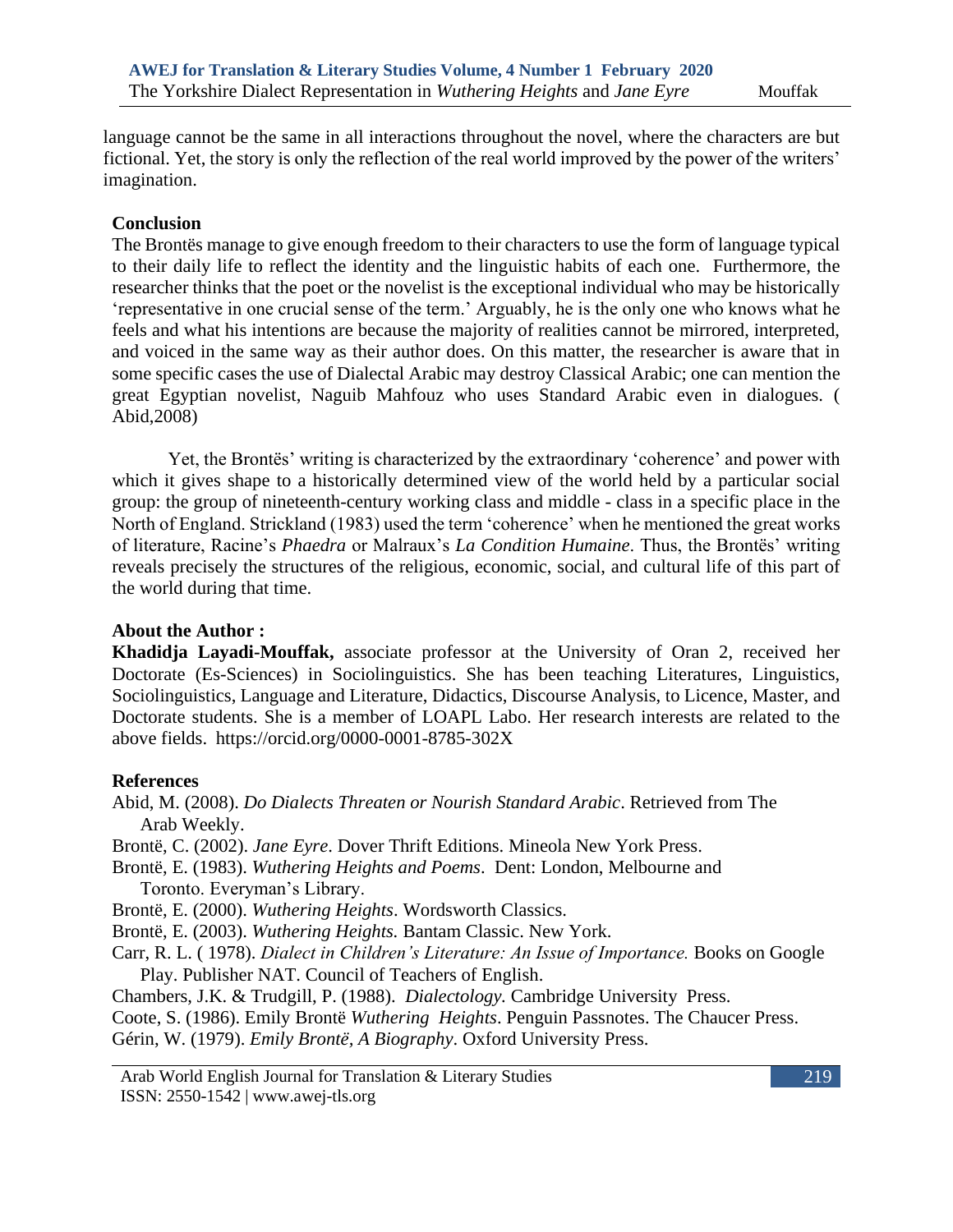- Holker, A. (1986).*Charlotte Brontë Jane Eyre*. Penguin Passnotes. The Chaucer Press. Kramsch, C. (2000). *Language and Culture*. Oxford University Press.
- Labov, W. (1978). *The Study of Nonstandard English*. Books on Google Play. Publisher NAT. Council of Teachers of English.
- Sapir, E. (2005). *Language: An introduction to the Study of Speech*, A Grammar of Domari. Mineola. N.Y.: Dover Publications.
- Taylor, G. (2004). Jim's Dialect: Mark Twain's Vision of Afro- American Vernacular English.
- Strickland, G. (1983). *Structuralism or Criticism?: Thoughts On How to Read.* Cambridge University Press.
- Trudgill, P. (1975). *Accent, Dialect and the School*. London: Edward Arnold
- Trudgill, P. (2000). *Sociolinguistics, An Introduction to Language and Society***.** Penguin Books.
- Twain, M. (2009*).The Adventures of Huckleberry Finn*. New York: Norton & Company.
- Vine, S. (1994). "The Wuther of the Other in *Wuthering Heights"*, Nineteenth Century Literature 49 3 339 359.

Weinreich, U. (1966). *Languages in Contact* Mouton. [www.Yorkshiredialectsociety.org.uk](http://www.yorkshiredialectsociety.org.uk/) (2011)

#### **Appendix A**

Here are some utterances produced in the Yorkshire dialect by the characters in *Jane Eyre*. (The researcher has selected some translations into standard English from Holker, 1983, pp.97-104)

- [1] Mun: must
- [2] Happen three miles: maybe three miles
- [3] Varry like: but give ower studying: very likely: but do stop studying now
- [4] Childer: children
- [5] Fand: found
- [6] Wormich i' your way: was very much like you
- [7] Bras: money
- [8] Dunnut: don't
- [9] Mucky: like dirty
- [10] Kirstened: christened
- [11'ing and holm': two North Country words meaning stretches of land in, or alongside, water; or a meadow, particular meadow near a river which is liable to flooding.
- [12] 'that caps the globe': 'that is the giddy limit' or 'that beats everything'
- [13] She's noanfaàl: she's no fool; sometimes it
- means not ugly
- [14] Beck: a Northern word for a brook, particularly one that has a stony bed
- [15] Happen .... nor: perhaps... than
- [16] Noan: not

Arab World English Journal for Translation & Literary Studies ISSN: 2550-1542 | [www.awej-tls.org](http://www.awej-tls.org/)